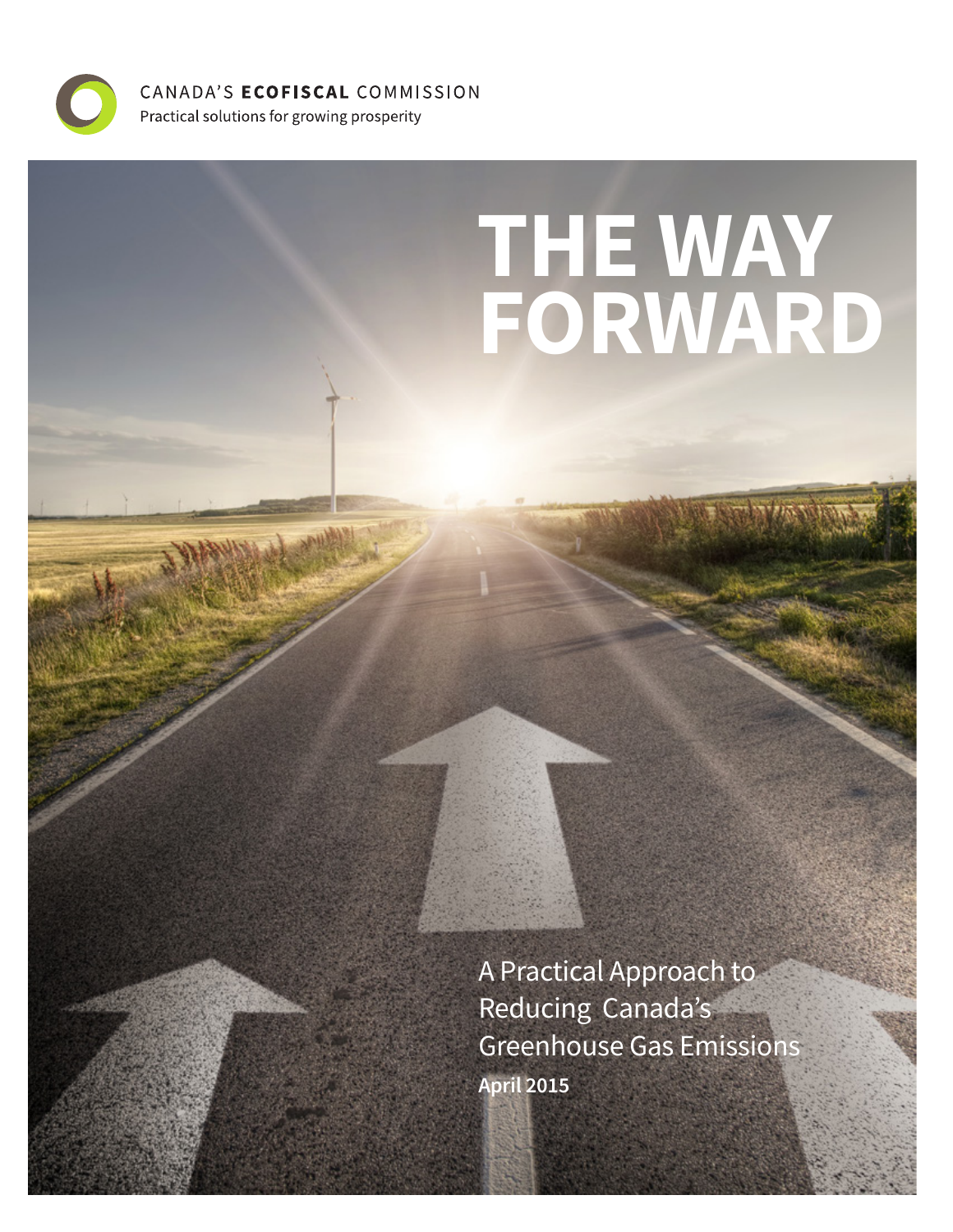

# **WHO WE ARE**

A group of independent, policy-minded Canadian economists working together to align Canada's economic and environmental aspirations. We believe this is both possible and critical for our country's continuing prosperity. Our Advisory Board comprises prominent Canadian leaders from across the political spectrum.

We represent different regions, philosophies, and perspectives from across the country. But on this we agree: ecofiscal solutions are essential to Canada's future.

## **OUR VISION**

A thriving economy underpinned by clean air, land, and water for the benefit of all Canadians, now and in the future.

## **OUR MISSION**

To identify and promote practical fiscal solutions for Canada that spark the innovation required for increased economic and environmental prosperity.

For more information about the Commission, visit **Ecofiscal.ca**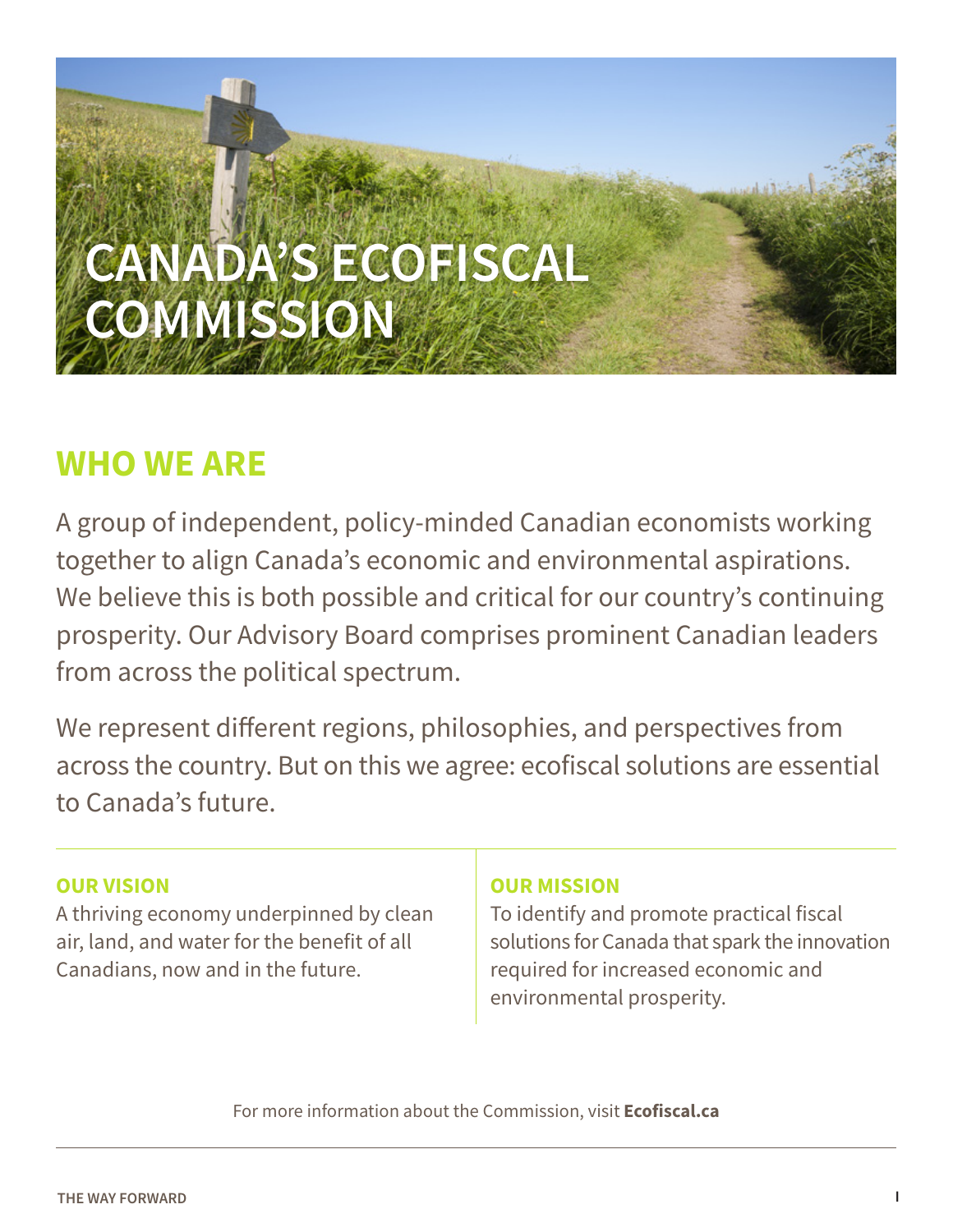## **A REPORT AUTHORED BY CANADA'S ECOFISCAL COMMISSION**

**Chris Ragan, Chair**  McGill University

**Elizabeth Beale** Atlantic Provinces Economic Council

**Paul Boothe** Western University

**Mel Cappe** University of Toronto **Bev Dahlby** University of Calgary

**Don Drummond** Queen's University

**Stewart Elgie** University of Ottawa

**Glen Hodgson** Conference Board of Canada **Paul Lanoie** HEC Montréal

**Richard Lipsey** Simon Fraser University

**Nancy Olewiler** Simon Fraser University

**France St-Hilaire** Institute for Research on Public Policy

This report is a consensus document representing the views of the Ecofiscal Commissioners. It does not necessarily reflect the views of the organizations with which they are affiliated.

# **ACKNOWLEDGMENTS**

| <b>Dominic Barton</b> |  |
|-----------------------|--|
| Jean Charest          |  |
| Karen Clarke-Whistler |  |

**Jim Dinning Peter Gilgan Michael Harcourt Bruce Lourie**

**Janice MacKinnon Preston Manning Paul Martin**

**Jack Mintz Peter Robinson Bob Rae Lorne Trottier**

**Annette Verschuren Sheila Watt-Cloutier Steve Williams**

We also acknowledge the support and contributions of the Commission's staff: Adam Baylin-Stern, Dale Beugin, Annette Dubreuil, Linda Montreuil, Jessie Sitnick, Vincent Thivierge, and Jennifer Wesanko, as well as Hidemichi Yonezawa for his modelling work. Finally, we extend our gratitude to McGill University and the University of Ottawa for their continued support of the Commission.

Canada's Ecofiscal Commission recognizes the generous contributions of the following funders and supporters:



IVEY foundation



**Max Bell Foundation** 

THE J.W. MCCONNELL FAMILY FOUNDATION

LA FONDATION DE LA FAMILLE J.W. MCCONNELL







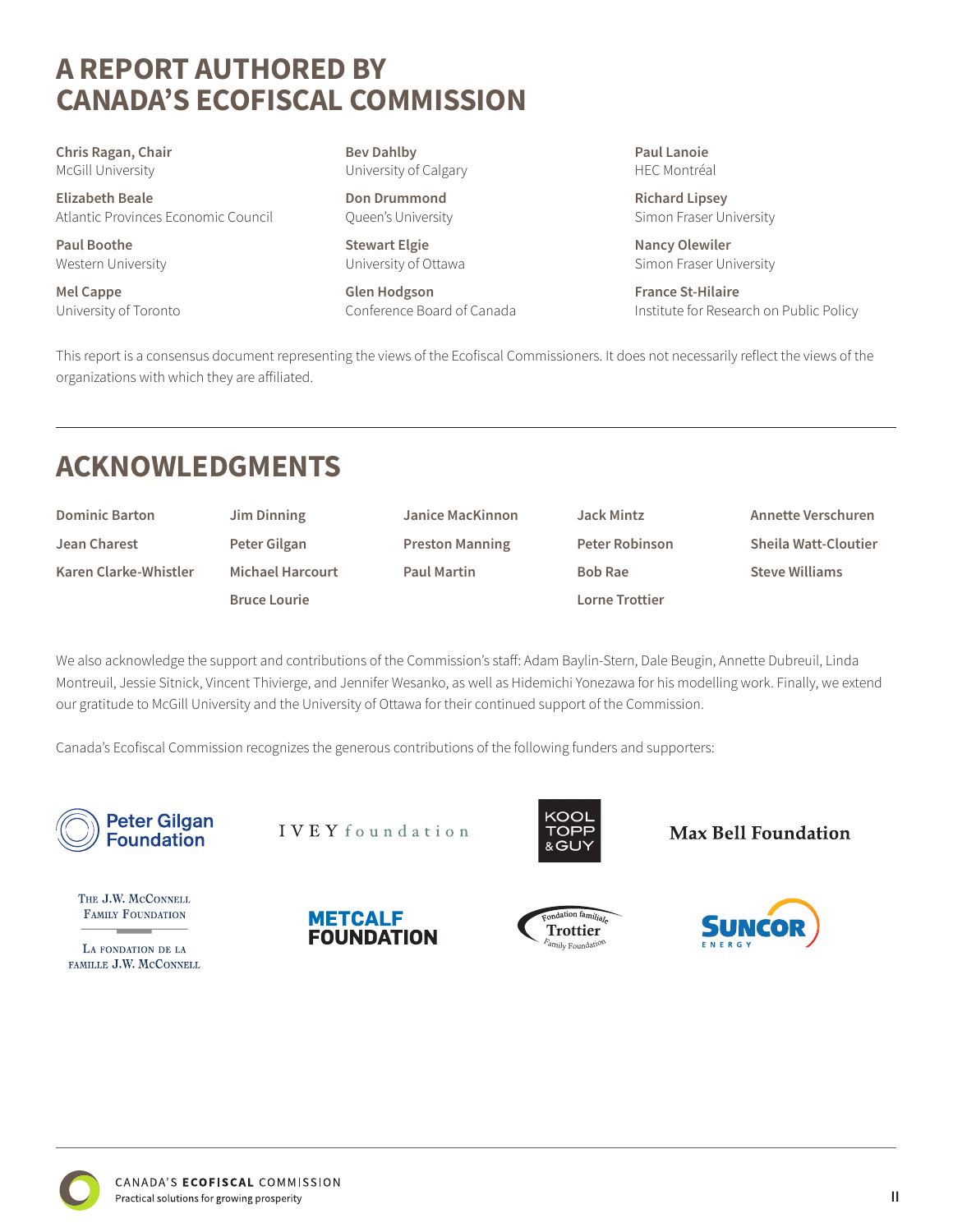

**For most Canadians, "doing nothing" in response to climate change is simply not an option. Canadians already bear significant economic costs associated with the climate impacts from rising greenhouse gas (GHG) emissions; almost all regions and economic sectors are vulnerable. However, most provinces and the country as a whole are not on track to achieving existing emissions-reductions targets for 2020, let alone the deeper reductions required over the longer term. Achieving meaningful reductions will require the design and implementation of more-stringent policies.** 

Delaying such policy actions will mean higher future costs for Canadians. Getting moving now allows policy to begin reducing GHG emissions and then ramping up to yield more significant reductions over time. In this way, households will have the ability to adapt their behaviour, and businesses will have the flexibility to adopt and develop technologies required to transform our energy system. Falling behind the rest of the world can lead to competitiveness challenges in a global economy that increasingly recognizes the economic value of low-carbon activities.

The question we now face in Canada is *how* to move ahead in the most practical and cost-effective way. This report offers a clear way forward—through provincial carbon pricing.

The report explores two central issues. First, why provincial carbon pricing is the most practical way to move forward on achieving meaningful, low-cost reductions in GHG emissions. Second, which details and fundamentals of policy design need to be considered as provinces take their next steps.

These ideas are explored by drawing on analysis and evidence from economic theory, from policy experience both internationally and in Canada, and from new economic modelling. Three key policy criteria are emphasized throughout the report: (1) policies are *effective* if they achieve the required level of emissions reductions; (2) policies are *practical* if their designs reflect local economic contexts and priorities; and (3) policies are *cost-effective* if emissions reductions are achieved at least cost.

The report concludes with four recommendations for Canadian policymakers.

### **Recommendation 1: All provincial governments should move forward by**

**implementing carbon-pricing policies.**  Making national progress on reducing GHG emissions is necessary,

and the longer progress is delayed, the more it will cost Canadians. Provinces have the jurisdictional authority and policy momentum to make important headway on this issue now by adopting carbon-pricing policies, which achieve emissions reductions at the lowest cost.

Carbon pricing is increasingly emerging as a central policy instrument for reducing GHG emissions, with support from a broad range of influential entities, such as the World Bank, the Organisation for Economic Co-operation and Development, the International Monetary Fund, and the Canadian Council of Chief Executives. The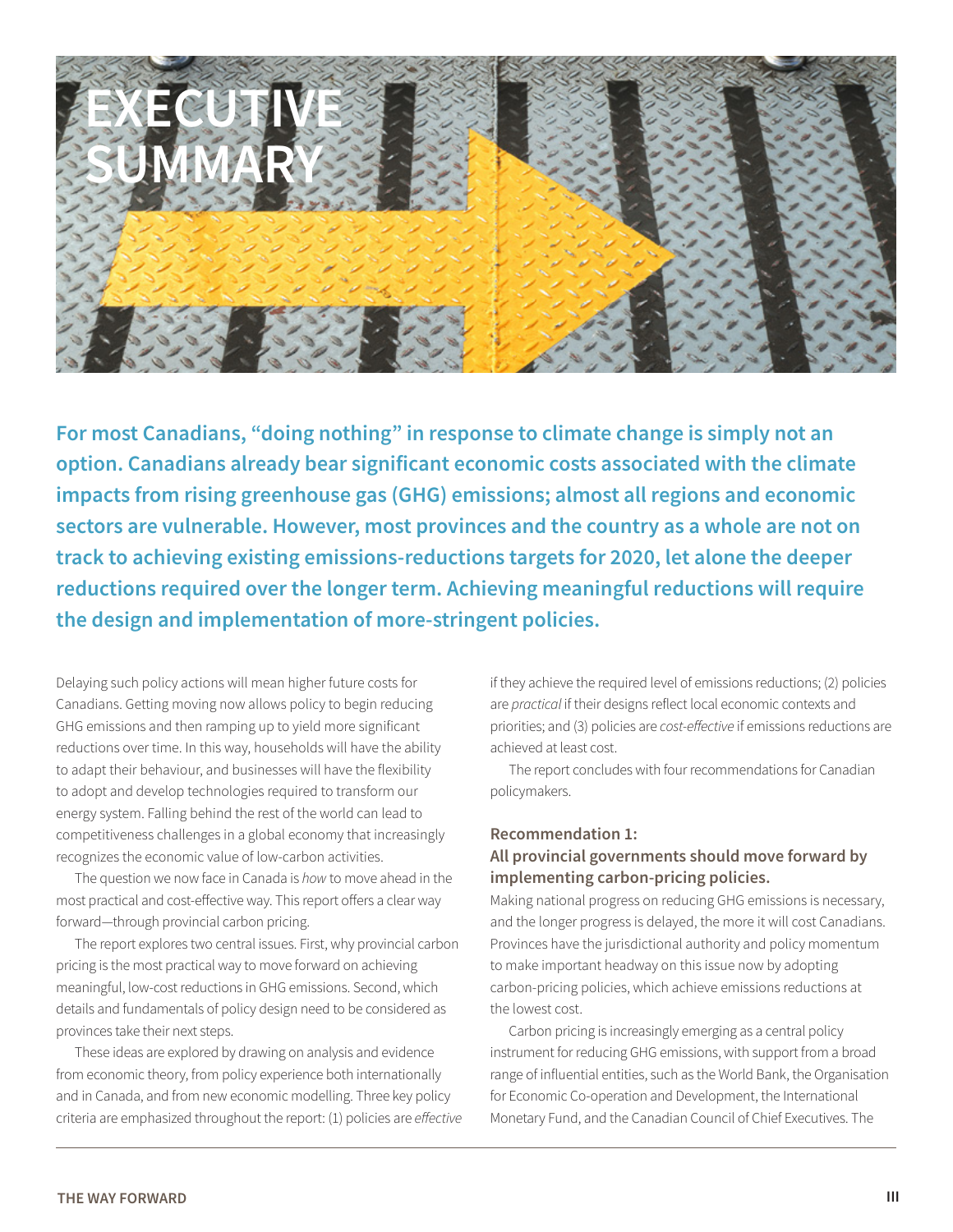analysis presented in this report demonstrates the considerable economic benefits of carbon pricing relative to other policies in every Canadian province. Carbon pricing provides emitters with the flexibility to identify least-cost ways to reduce emissions. It also generates revenue that governments can use to drive additional environmental or economic benefits. And, over time, carbon pricing will also drive more innovation, further reducing costs.

Independent provincial carbon-pricing policies offer a practical way forward. Coordination of these policies may be desirable down the road, and different paths to that coordination, including a role for the federal government, are possible. However, it makes good sense to lead action from the provinces. These policies already exist in some provinces and there is momentum building in other provinces to follow suit. The Council of the Federation has now signalled that provincial carbon pricing has a role to play in a provincially led national energy strategy. Furthermore, provinces have unique economic structures, emissions profiles, and political contexts, to which carbon-pricing policies can be customized. Using provincial policies can ensure that carbon-pricing revenues remain within the province in which they are generated, avoiding both real and perceived challenges of a centralized system. Moving forward with provincial policies now allows Canada to make crucial progress on the necessary and inevitable transition toward a cleaner, loweremissions economy.

#### **Recommendation 2:**

#### **Provincial carbon-pricing policies—existing and new should increase in stringency over time.**

Carbon-pricing policies are not automatically environmentally effective; stringency is essential. A more stringent policy has a higher carbon price. A carbon tax with a very low price is weak policy, as is a cap-and-trade system with a very high cap. Similarly, a policy with a high carbon price that covers only a small fraction of emissions is weak policy. To achieve the required economy-wide emissions reductions at least cost, and to produce the necessary incentives for innovation, any carbon-pricing policy needs to be stringent.

What is the "right" level of stringency? Our modelling analysis uses the provinces' current 2020 targets as a convenient, though arbitrary, benchmark. With the exceptions of Nova Scotia and Newfoundland and Labrador, no Canadian province is projected to meet its emissions-reductions targets for 2020; in this sense, current policies are insufficiently stringent. These targets, in any event, are only relevant for the short term. Much deeper reductions will be required over the next few decades. Even those provinces now pricing carbon lack policies stringent enough to achieve their stated targets.

The dynamics of stringency are also important. Ramping up the stringency of policies over time will avoid unnecessary shocks to the economy, but will nonetheless encourage households and businesses to change their behaviours. The sooner policies are put in place, the more time is available for the carbon price to increase smoothly, rather than abruptly. An economic environment with a predictable escalation in price is conducive to long-range planning.

Existing provincial policies vary in terms of stringency. British Columbia's carbon tax is the most stringent, and appears to have driven notable emissions reductions. The price of carbon in B.C. is now static at \$30 per tonne, however, with no increases since 2012. Quebec's comparatively new cap-and-trade system has a lower carbon price, but its cap on emissions is scheduled to decrease steadily each year. Alberta's system with flexible regulations has led to minimal emissions reductions, partly due to its limited stringency.

#### **Recommendation 3:**

#### **Provincial carbon-pricing policies should be designed to broaden coverage to the extent practically possible.**

Broad coverage creates incentives for emissions reductions throughout the economy. Coverage also matters for minimizing the costs of any given amount of emissions reduction. The more emitters (and emissions) are covered by the policy, the more incentives exist to realize all available low-cost reductions. Carbonpricing policies should thus be as broad as possible. The most costeffective policy would impose a uniform price on all GHG emissions, irrespective of their source. Specific sectoral exemptions not only introduce inequities, but also raise the overall cost of the policy.

The British Columbia carbon tax and the Quebec cap-and-trade system both have reasonably broad coverage. Alberta's flexible regulation, however, creates no incentives for emissions reductions from small emitters, including buildings, vehicles, and small industrial sources. And only a very small fraction of emitters actually pays the price on carbon. This narrow coverage contributes to the limited effectiveness of Alberta's existing policy.

#### **Recommendation 4:**

**Provinces should customize details of policy design based on their unique economic contexts and priorities; they should also plan for longer-term coordination.** 

While consistency of provincial carbon prices is a desirable goal, other dimensions of policy design can remain customized to provincial contexts.